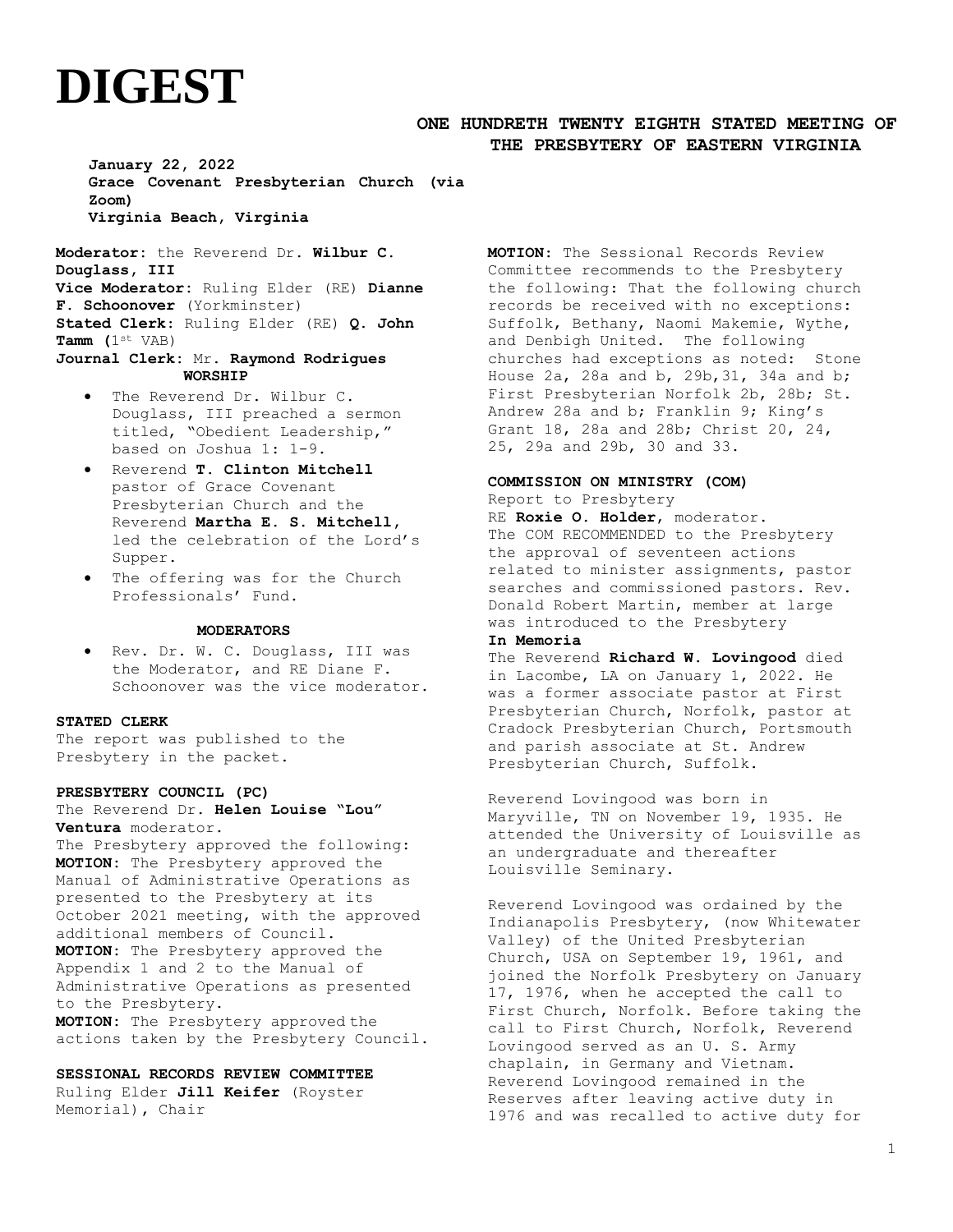the Persian Gulf War. He retired as a Lieutenant Colonel. Reverend Lovingood was the long-time moderator of Hunger Ministries of the Presbytery.

Reverend Lovingood was predeceased by his wife of 61 years, Mary Yvonne Lovingood, on May 13, 2020. He is survived by daughter, Rebecca Lynn Lovingood; son, David Lee Lovingood, and wife Tonya Marlowe; sister, Anne Harmon; and two grandsons, Dominic, and Benjamin Lovingood.

## **Pastoral Relations**

-**Deceased:** The Reverend **Richard W. Lovingood,** age 86, on January 1, 2022, at Lacombe, LA.

The Reverend Dr. **Robert Clement Dickey, Jr.,** age 87, on January 12, 2022, at Haywood, VA.

-**Received**: The Reverend **Donald Robert Martin,** on December 7, 2021, restored to ordered ministry as a member at large with a validated ministry.

-**Dismissed**: The Reverend **Caitilin N. Hoy** to the Presbytery of Shenandoah on November 1, 2021.

The Reverend **Kelly Anne P. Nieto** removed from the roles on November 12, 2021, in accordance with the provisions of the Book of Order G-2.0509.

The Reverend **Michael A. Nieto** removed from the roles on November 12, 2021, in accordance with the provisions of the Book of Order G-2.0509.

-**Dissolutions**: The Reverends Kelly Anne P. Nieto and Michael A. Nieto and the congregation of Great Bridge Presbyterian Church, Chesapeake on October 17, 2021.

# **BOARD OF TRUSTEES/STEWARDSHIP TEAM (SMT)** Commissioned Pastor **Marvin Brangan**,

(Lynnhaven) moderator. **Motion:** The narrative report was received and printed in the minutes of this meeting.

# **Narrative Report:**

**The Trustees continue to monitor PEVA**  financial reports and overall financial health. In November the Trustees met with our representative from the New Covenant Trust Company to review the Investment Portfolio. He provided both general analysis and reported that PEVA has been prudent and well-disciplined with its distributions. Overall PEVA investments showed a 10.1% increase through October 2021. The 2021 and 2022 PEVA budgets include use of some

investment income to support operating expenses.

With regard to property matters, the Trustees continue to manage the facilities and work toward sale of the Makemie Woods property. They are in negotiation with a potential buyer from a Christian non-profit organization. The trustees also continue to work on behalf of New Horizons Presbyterian Church assisting with issues regarding lease and sale of the former Messiah Presbyterian Church property. Plans are in process to list the property with a different realtor.

The Trustees approved a COVID relief grant for New Horizons of \$5000 toward the cost of cleaning air ducts and remediation of mold in the church. They appreciated the work the congregation had already accomplished during 2021 to address several interior and exterior building issues.

The Trustees also want to point out that PEVA grants to congregations for community & hunger ministries, online technology, small church assistance, COVID relief, and Outdoor Ministry during 2021 totaled \$146,372.0. They give thanks to all those congregations who have fulfilled their pledges, for the blessing of restricted funds to support specific purposes, and the ways in which ministries are flourishing in spite of and in some cases, because of the impact of the pandemic.

# **COMMISSION ON PREPARATION FOR MINISTRY (CPM)**

## The Reverend **Emma L. Ouellette,** moderator.

**Motion: Madison Winters** (First, Virginia Beach) was approved for candidacy for ministry in the Presbyterian Church,  $(U.S.A.)$ 

**Motion:** The Presbytery received the narrative report of the CPM. The Presbytery has 7 inquirers and 12 candidates for ministry under care.

## **HUNGER MINISTRY TEAM**

**Motion:** The Presbytery received the narrative report.

2021 Hunger Grants Overview : The Hunger Team disbursed \$8,500.00 in Hunger Church Community Grants and \$8,750.00 in Nickel-a-Meal Grants.